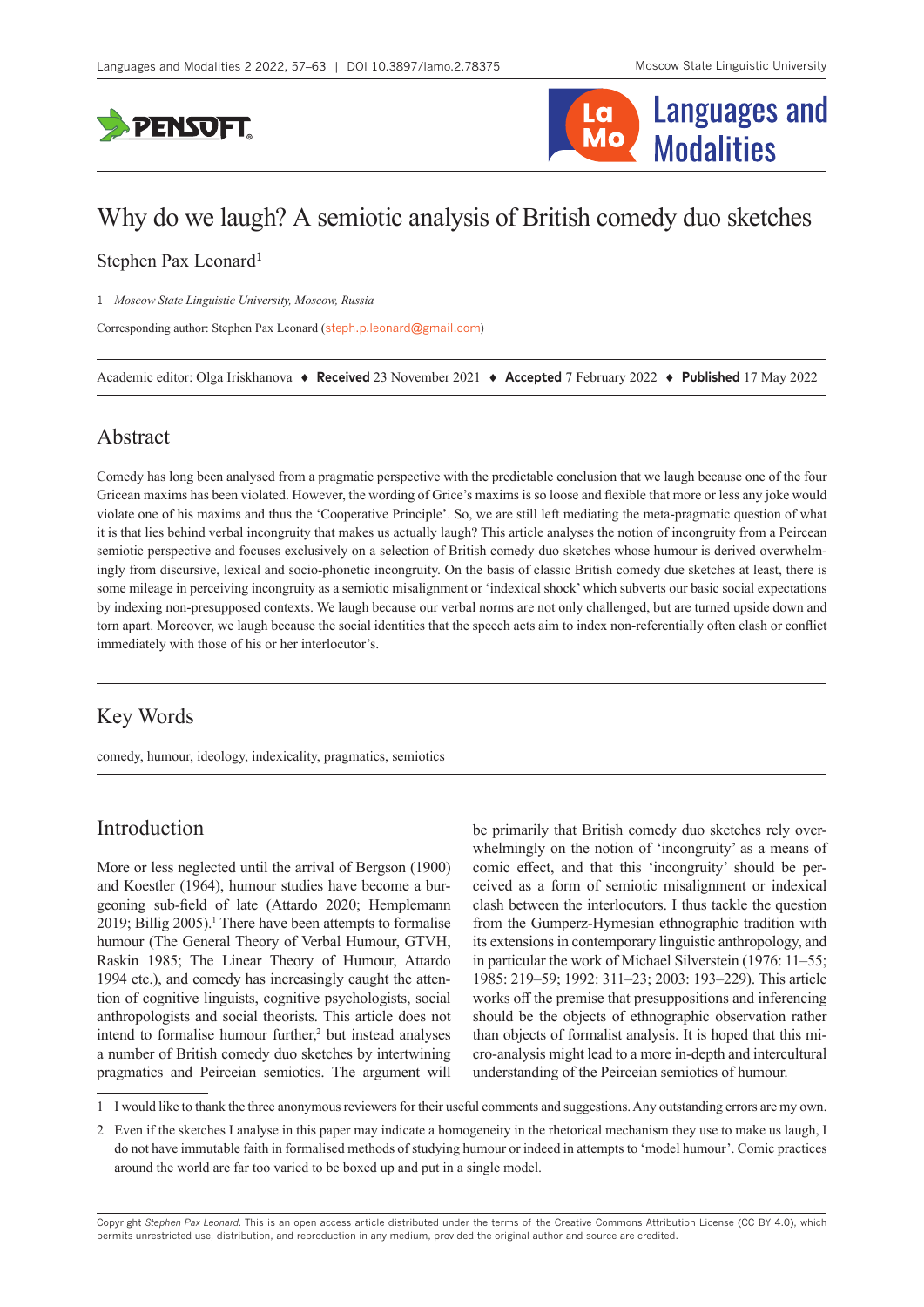It has long been agreed that incongruity alongside other notions such as superiority and relief is a major source for comic effect (Bergson 1900; Freud 1955 [1905]; 1928: 1–6; Hobbes 1651 (1982)). But, why is incongruity in itself so funny? This question is typically tackled from a cognitive perspective and mutually incompatible frames of reference or it might be unpacked using pragmatic theory (sometimes in association with Schegloffian conversation analysis). Grice (1975: 41–58) gave us the tools (or the terminology at least) to analyse what happens when his so-called Cooperative Principle is not upheld. Conversation that is 'cooperative' is said to comply with his four maxims: (1) Maxim of quantity: to be as informative as required, but not more than that; (2) Maxim of quality: to be truthful, don't say things for which you lack evidence; (3) Maxim of relation – irrelevant information should be omitted; (4) Maxim of manner – the speaker should be clear, brief, orderly and avoid obscure expressions.

As we will see, the British comedy duo sketches that will be analysed violate primarily the Maxim of Manner, but there has to be more to it than that. One might formulate that we laugh at these sketches whose humour is primarily verbal because we are being constantly tripped up by all kinds of linguistic incongruities (the notion of relevance could also be invoked here) that fail to observe this maxim. More specifically, these verbal incongruities might comprise the use of unconventional expressions or humorous muddling of idioms that often result in a double-entendre, serial misunderstandings due to hypercorrection or use of polysemous words, the parodying of platitude usage implied in certain situational discourses that have become highly conventionalised, a shocking juxtaposition of radically different discourses etc. We could of course leave the analysis at that, but that would surely be a half-baked interpretation. Saying that we laugh because a theoretical maxim is violated has become commonplace in the literature (Attardo 1993: 541), it is clichéd even and is not in itself an adequate explanation. Raskin (1992) tried to accommodate Grice's Cooperative Principle (CP) by saying we should perceive different hierarchies of CPs, but this is not particularly helpful for most comedy would continue to violate this principle at one level of the hierarchy at least. Grice's vaguely worded pragmatic theory is undoubtedly a useful abstraction, but it has limited value when it comes to analysing comedy. Jokes convey fictitious events and therefore already violate the Maxim of Quality. So, what is *actually* going on? What lies *behind* these 'violations'? Why do really laugh at verbal incongruities?

Comic situations aside, we as speakers and listeners, align ourselves semiotically with interlocutors. When I speak of semiosis, I don't mean denotative Saussurean interpretations of form and meaning, but instead I have in mind notions of connotative Peirceian semiotics which act as a hypostatic object prevalent in higher-order ontologies (Keane 2018: 64–87). That is to say we have a series of social expectations regarding broader indexical instantiations, and these expectations are grounded in our own linguistic ideologies. What is more, these expectations are particularly pronounced in the context of

languagesandmodalities.arphahub.com

watching comedy because the listener is already attuned and well-disposed towards the comic experience. Comedy is a two-sided, cooperative social act that plays with, manipulates and inverts the listener's social and semiotic expectations. We are primarily no longer concerned with signs that communicate messages, but ones that serve ulterior purposes such as to amuse or shock or that even send messages which might appear absurd (as we will see in some of the sketches that are analysed within). A form of social intimacy and solidarity is, of course, created when the ruffling of these social and semiotic expectations and defunctionalisation of the sign is shared.

# Theoretical approach

Putting indexicality at the centre of this upsetting of presupposed contexts plays into notions of linguistic and semiotic ideologies (Keane 2018: 64–87; Leonard 2021a: 30–48; Leonard 2021b: 141–58; Silverstein 1992: 311– 23) for it disavows representationist ideologies (and their subject-object dualisms) which attempt to semanticize language and culture. The language ideologies paradigm developed in the 1990s shows how language usage is accompanied by meta- forms of ideological beliefs (Kroskrity, Schieffelin & Woolard 1992). Developed subsequently, semiotic ideology refers to the set of beliefs and assumptions we have regarding the function of signs and what the consequences of their use might be. Semiotic ideology aids us in understanding what people make of their comic experiences, but semiotic ideologies don't necessarily map onto different semiotic systems. As Keisalo (2016: 101–21) notes, language use might imply a semiotic ideology, but it is not necessarily the same for different users of the same language in different situations.

Ideology construes indexicality (Silverstein 1992: 315), and such ideologies based on indexicality manifest themselves in various ways such as in the sociolinguistic notion of 'accommodation' where speakers in class societies in particular 'accommodate' to their interlocutor by making small sub-conscious socio-phonetic adjustments to index social proximity between the speakers (which might not otherwise be there). These very small adjustments ensure that the socio-phonetic 'form' is more aligned to that of the listener. More prevalently, semiotic alignment is ensured through lexical choice. We tend to 'cooperate' by choosing words to describe phenomena which we believe would dovetail with the listener's. If a layman asks us about our research, we do not tend to launch into an in-depth abstract monologue replete with inaccessible jargon. Instead, we lay out our research interests in accessible terms that are most likely to be understood by the listener. This tendency towards semiotic alignment is surely more or less universal. Those who unknowingly do not comply with such Gricean maxims might be considered to be autistic for they are perceived to lack social awareness.

Semiotic alignment can also be observed at the discursive level using very conventional or one might say stereotypical comedic scripts (ordering food in a restaurant,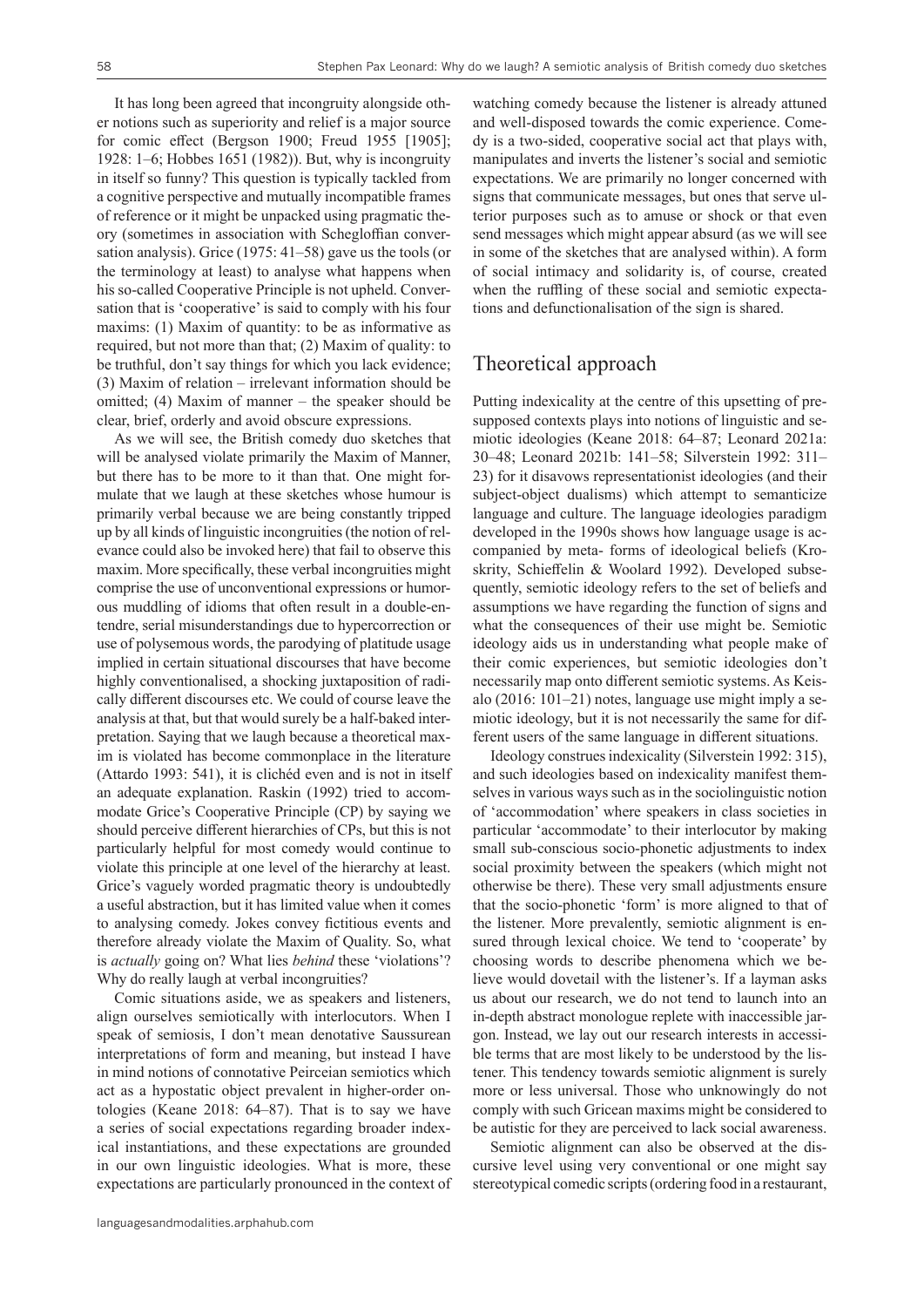being served in a shop, making a speech). For instance, if a priest is standing at the pulpit giving a sermon or discussing a reading from the Bible, we implicitly have a whole series of complex social expectations regarding the discursive forms that he will employ and which values he will aim to index in his speech. We might assume that his language will be formulaic and biblical with archaic turnsof-phrase such as 'and he said unto her'. The supposed semiotic alignment between register choice and utterance would be subverted and violated if he were to suddenly break into rap, use slang and profane language. It would be considered *a priori* wrong and inappropriate.

The listener is therefore set up with a pre-primed script in mind comprising routine phonetics, reliable meanings and predictable discourses and then the scene is typically reconfigured in a way to maximise comic effect. Our social expectations regarding which identities the speaker aims to index are turned upside down and then the comedian flips back subsequently to the old discourse or sociolinguistic register and the listeners' semiotic expectations are once again realigned. However, it should be noted that in the sketches analysed in this paper incongruity is shown to result in humour alone and resolution is only complementary to this.

# Background to British comedy duo sketches

The comedy sketches which I discuss tend to be concerned with verbal art and manipulation of verbal norms and less so social norms, identity politics and taboo which is arguably more of a concern for contemporary comedy (and certainly stand-up comedy). As with the mapping of social norms, disambiguating verbal norms is, I would argue, inherently semiotic for they are embedded in rich connotational frameworks which are irreducibly dialectic in nature. Many would agree that this kind of humour has long been an inextricable part of Britishness – a sense of openness to mockery, sharp satire and an appreciation of puns and verbal play.

I primarily chose these sketches because they are amongst the many comedy sketches that I grew up watching, and also because they are representative of quintessentially British comedy duo humour. It was only once I started watching them from an analytic perspective that I truly appreciated the sense in which their humour overwhelmingly hinged on the notion of incongruity. Such comedy gives us a better understanding of how language actually works. Linguistically, the jokes are often extremely sophisticated: for instance, there are sketches in The Two Ronnies and Monty Python where one speaker will speak either entirely in anagrams or spoonerisms; another may end every sentence with a double-entendre. Neologisms abound in many of the sketches. They may take a sociolinguistic trope such as turn-taking and abuse it to an absurd degree so that Fry finishes every one of Laurie's sentences with some kind of implicature-generating innuendo. The humour often stems from the fact that

the duo takes a very conventional setting, and then recycles the platitudes that tend to be used in such a context to a preposterous and hyperbolic extent. Subconsciously, we are all aware that certain discourse and conversation pieces are platitude driven but the comedy really brings to the fore what we have noticed and what we are subconsciously aware of but have not really noticed. These scenes themselves are thus highly semiotic. We laugh at the jokes for we think we enjoy some kind of immunity because we believe our wit indexes a different kind of consciousness. At this point, one might invoke the notion of superiority as a reason for why we laugh.

Britain has a long history of comedy duos (Morecambe and Wise, the Two Ronnies, Fry & Laurie, Smith and Jones, Hale and Pace, Little and Large – just to name a few). Before they even begin to speak, there is often something contrastive and funny about these duos: the Two Ronnies – both men named Ronnie, one tiny and the other comparatively large; Fry & Laurie – Stephen Fry often plays the verbose, effete intellectual type whereas Hugh Laurie is more inclined to play the upper-class twit. This kind of duality runs through the sketches.

### The data

### Sketch 1:

<https://www.youtube.com/watch?v=X40CQIh6q5Y>

The first sketch comes from Fry & Laurie, a well-known comedy duo that were particularly popular in the 1990s. The scene is at the vet's and is a conversation between two pet-owners who are radically different in their speech, personality and association towards their respective pets. Stephen Fry plays a rather camp (he wears a wig), effeminate pet-owner who speaks in hyper-affective terms to the pets whereas Hugh Laurie plays a grumpy, gruff man who apparently has no interest in talking to his neighbour and who has, as we subsequently discover, come to have his Burmese cat put down. As is so often the case with their comedy, this is a parody of situational discourse and all its folk ontologies for it mocks platitudes used in pet-directed speech ('they can understand every word you say, you know'). Pet-directed speech (PDS) shares much with baby talk (diminutives, reduplication, vowel hyperarticulation, anthropomorphisation etc.) and features of this speech typification are here exaggerated to the point they become barely intelligible.

Fry indexes his emotions into speech events by using a whole list of diminutives and reduplication which become increasingly outrageous as the sketch proceeds.

**Table 1.** Indexing emotions through PDS.

| <b>PDS</b> tools               | <b>Examples</b>                                                                      |
|--------------------------------|--------------------------------------------------------------------------------------|
| Diminutives                    | Kitty-puss; Sunday afternoonies; vettie-loo;<br>sore-throatie                        |
| Reduplication                  | mogg-wogg; tom-tom; pooper-scooper; nasty-<br>parky; tommy-to-toastie; Banksy-wanksy |
| Anthropomorphisation Mr Bermie |                                                                                      |
|                                |                                                                                      |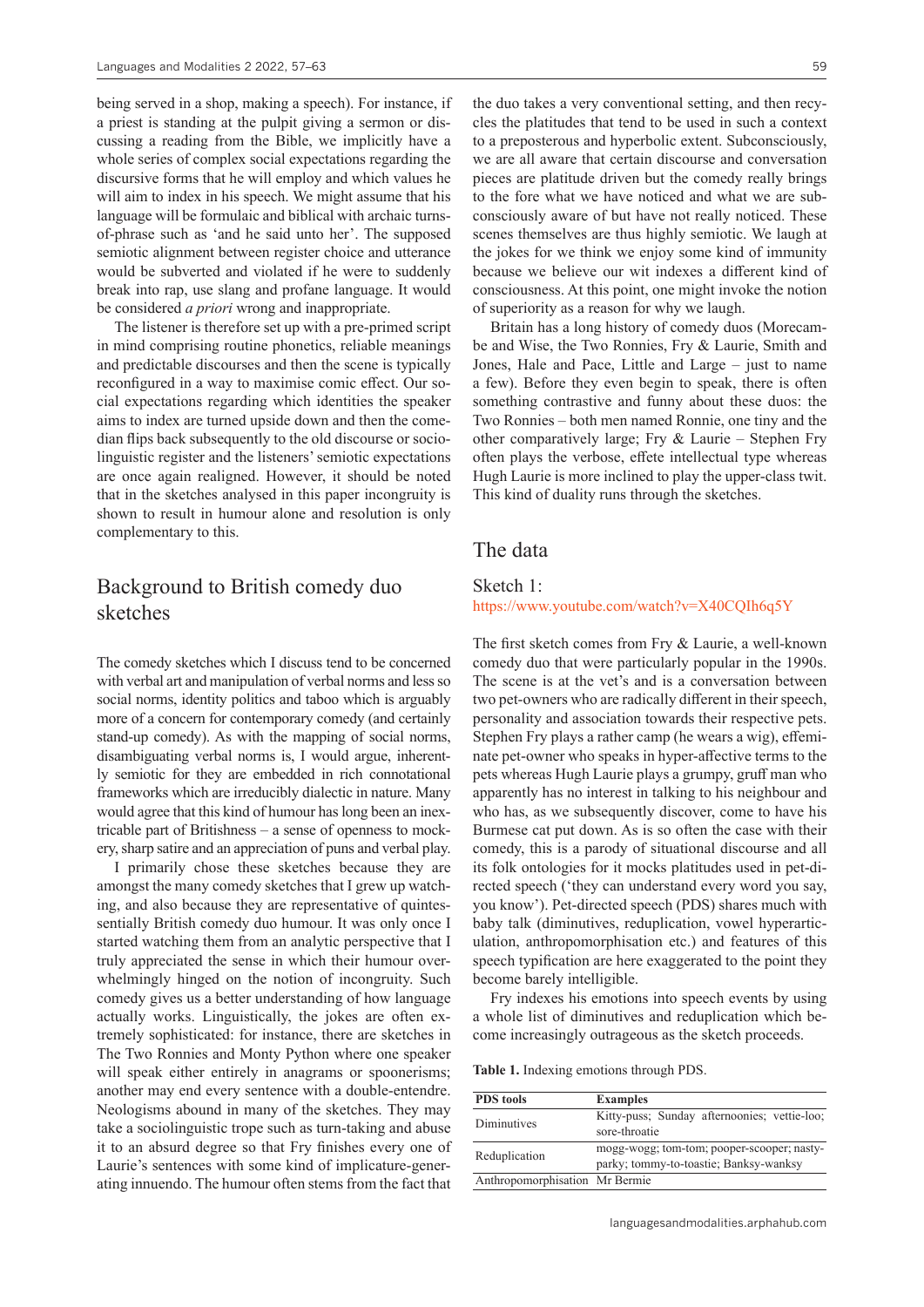This exaggerated PDS discourse is amusing to the point that it is even shocking such as when even terminal cancer is rendered into a childlike diminutive and absolutely incongruous 'cancy-wancy'. Tapping on the cage and speaking to the cat, Fry says:

'Have you got cancy-wancy, Mr Bermie? Is your little heart going to be made to stoppy-wot-wot? Are they going to go kiddie chum-chums? Are they going to put your coldie-woldy bodie-wod in the groundie-wound, are they?'

Fry's exaggerated euphemisms ('a visit from the smack-fairy') and anthropomorphisation ('Mr Bermie') are contrasted with Laurie's blunt, laconic and deadpan statements 'I brought him in to be killed'. The humour comes from the parody of PDS (a style of speaking to which most pet-owners can surely relate to), but principally from the absolute contrast in the 'ways of speaking' (Hymes 1974) between the two pet-owners and the different emotional values that these ways of speaking index. Laurie responds to Fry's diminutives and hypercoristic filled speech with one-word exclamations such as 'Christ' and 'God' whilst shaking his head. Nearly all Fry's passages violate Grice's Maxim of Manner, but the humour comes not so much from these violations as from the contrastive styles of speech and what they connote semiotically. Laurie is shocked and appalled that his neighbour in the clinic is addressing his cat in this childlike, affective manner. His social expectations as listener have been thrown into disorder. There has been a socio-semiotic misalignment which is arguably bilateral for Fry is equally taken back by Laurie's cold, terse manner. Neither accommodates to one another stylistically, and it is almost as if the speech of each interlocutor is meant for somebody else. There is a disjunct, an indexical clash and discursive disaccommodation. The sketch ends on an absurd note when Fry's dog is heard telling the vet that 'his owner should be put down'.

### Sketch 2:

### <https://www.youtube.com/watch?v=XbY8MH1TpEw>

The second sketch is the only performance in my data that isn't actually a comedy duo, but I wanted to include it nonetheless for it exhibits a semiotic misalignment at a discursive level *in extremis*. Here we have the comedian, Rowan Atkinson (widely known throughout the world for playing the character of Mr Bean) acting the part of a priest. Atkinson, Fry & Laurie, Monty Python and The Two Ronnies would often use the role of church vicar in their comedy sketches. One could speculate what the reasons for this might be: in part, I suspect, all these comedians as *provocateurs* like to poke fun at institutionalized religion and its rituals, but I wonder if the main reason is simply that the role of the church vicar was appealing for

the 'way of speaking' is itself rather ritualized and fixed. The clergy are often very manicured personas. Atkinson is perhaps mocking the notion that vicars often believe in the sacramentality of words too, and violations of these lexical and discursive norms would therefore likely to be disproportionately incongruous.

Our social expectations regarding the language and social behaviour of the clergy are that he (normally represented by a man in the sketches) speaks in a formal, conservative way using formulaic, biblical language and that his speech acts will presumably index Christian values. Upsetting this rather staid picture, Atkinson in particular likes to introduce indexically charged signs such as sexual innuendos into these sketches, mocking perhaps social taboos and testing the limits of local cultural structures.

As with so many comedians, Atkinson wants to transgress social norms and such transgressions index unexpected values and identities that sit at odds with the image of a vicar wearing a cassock and holding a bible. There is a connotative semiotic play-off here between rational perceptions of a culture and revealed alternatives. As always, this kind of parody is based on very keen cultural observations.

The sketch revolves around a reading from the Book of John (2.1–11) where Jesus is said to have turned water into wine. At the beginning of the sketch, Atkinson reads the passage from the Bible containing all the biblical (and archaic) phraseology as expected. But as the sketch progresses, it is clear that Atkinson intends to mix up and conflate the biblical discourse with that of the magician and thus create an indexical shock because it creates another order of effective indexicality that is ironic in relation to the first (Silverstein 1992: 315). The intention is, of course, to make fun of the notion that wine can be turned into water. This conflation manifests itself with all manner of discursive incongruities which once again feed into platitudes that might be uttered in the event of observing a magic trick. One example being 'he should turn professional' – a comment that would be apt watching the magician Paul Daniels who is mentioned at the end of the sketch, but that is totally absurd and inappropriate in the context of a prophetic or biblical reading.<sup>3</sup>

Other obvious examples of this discursive conflation and semiotic misalignment are: 'thine one-liners are as good as one's tricks'; 'And Jesus said unto her 'put on a tutu'; 'put her in a box and cleft her in twain'; 'and the servants did know whence the wine cometh and they applauded loudly in the kitchen'. Atkinson maximises incongruity in this last sentence juxtaposing archaic phraseology with amusing non-biblical images. The penultimate quote is particularly funny for the language is so splendidly archaic ('cleft her in twain' can be found in Shakespeare's *Hamlet*), but the image is that of a prototypical televised magic trick. The response to this is 'and the crowd went absolutely bananas' – a colloquial expression that might be heard amongst a group of teenagers,

<sup>3</sup> Paul Daniels was a well-known magician and TV personality in Britain in the 1980s and 1990s.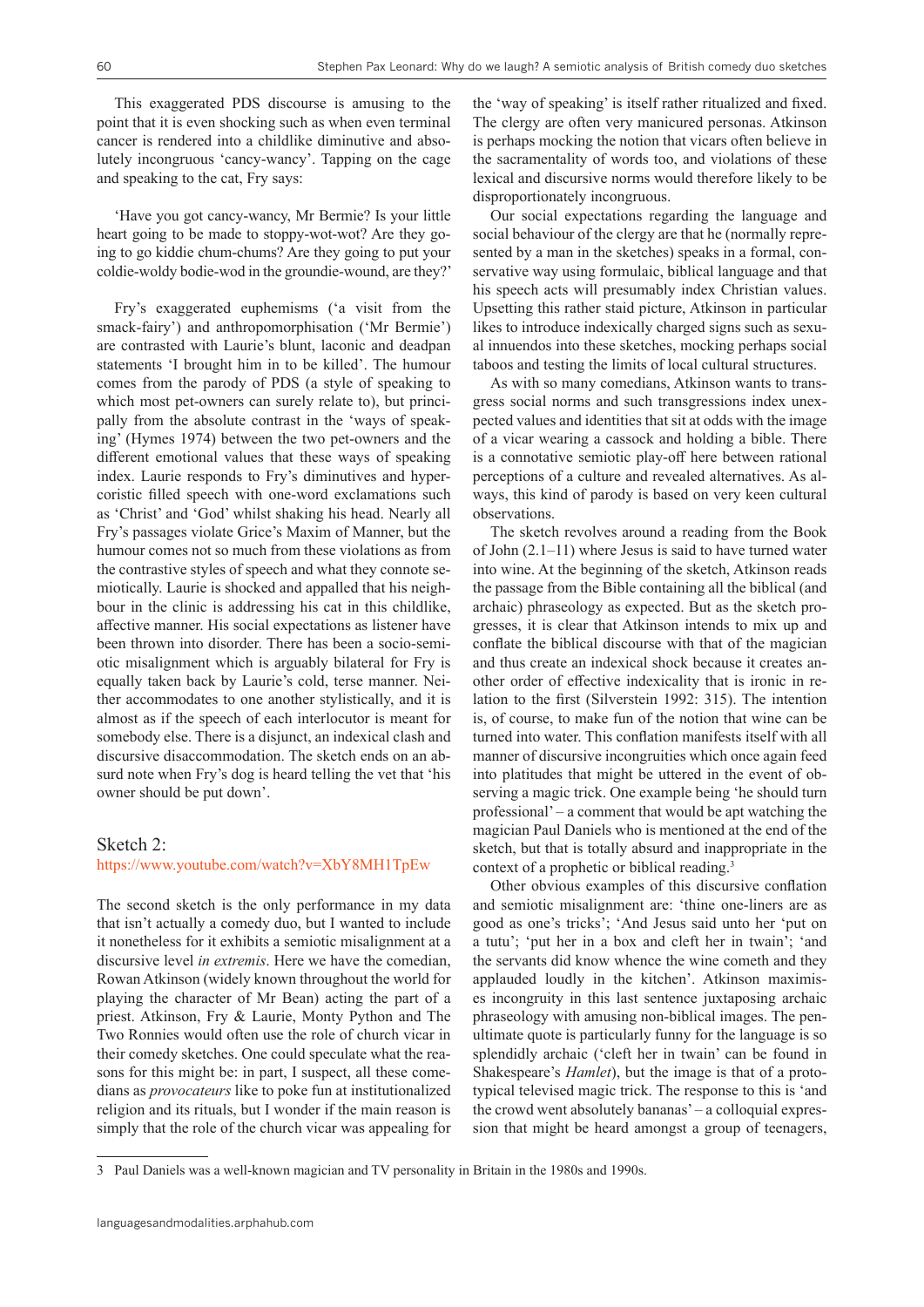but that is absurdly incongruous in a biblical reading. As the sketch progresses, the tone becomes increasingly satirical. When the water is turned into wine, the servants respond: 'how the hell did you do that?' Do you do children's parties?' The latter question being once again a question typically aimed at a magician.

So, this entire sketch comprises a series of indexical shocks, an unstable mutual interaction of meaningful signs and presupposed associations, for the viewers' expectations are scrambled with the immediate juxtaposition of colloquial and scriptural phraseology, and the intermingling of platitudes with biblical discourse. The connection between the sign and its meaning is no longer neat and linear as in Saussurean denotational semiotics, but is laminated and mediated. Our metapragmatic awareness is such that when we see Atkinson dressed as a vicar, we presuppose there is going to be some kind of discursive subversion, but the anticipation of this does not appear to dilute the subsequent comic effect. All language users form habits of linking forms with meanings, and in comedy of this sort which is so tied to subtleties in language (even more so in some of the 'absurd' Monty Python sketches), the linking that the viewer is required to undertake becomes increasingly idiosyncratic and is far removed from the Chomskyian notion of 'ideal speaker-listener'.4

#### Sketch 3:

<https://www.youtube.com/watch?v=20hcYXBqnPg>

If the two previous sketches could be described as explicitly 'verbal', then the following sketch could be described as explicitly linguistic for it comprises a socio-phonetic parody of British upper class speakers or what one might call speakers of conservative RP. This particular Two Ronnies sketch was performed in the 1980s when the relevant variety of conservative RP was more prevalent than it is today. This variety of English is characterised by certain very salient vowel phonemes such as inter alia: the /æ/ sound, as in *land*, replaced with a vowel close to  $\lceil \varepsilon \rceil$ ; /ɔː/ instead of /ɒ/, so that 'often' and 'orphan' are homonyms; and the aʊ diphthong becomes aɪ with the result that 'house' sounds like 'hice'.

The sketch features two ostensibly upper-class looking English gentlemen wearing bowler hats who meet in a department store. They are old friends and when they meet, they both hypercorrect to appear more 'upper class' than the other. The hypercorrection is so extreme and absurd that they become mutually unintelligible and have to resort to phonetically unambiguous synonyms to make themselves understood. The sketch is of course a blatant parody of the British class system, ridiculing in particular socially ambitious middle class Britons who sometimes aim to appeal to middle-upper or upper class speakers by changing how they pronounce certain vowel sounds. The sketch starts with:

Charles: 'I always come here for the old spice [spouse]'. Aubie thinks that Charles comes to the department store to buy the deodorant called 'Old Spice', but he actually comes to buy things for his 'spouse' (wife). In this variety of English, the two words are homonymous.

Aubie starts talking about his wife and says that she is a 'sly' [Slough] person. Charles responds with: 'I wouldn't say that, a little devious perhaps', but Aubie means that she is from the town called Slough. Charles talks about their old mutual friend Rupert Kimberly-Dimbleby from Wimbledon (Kimbers-Dimbers-Wimbers) who Aubie claims has a new girlfriend called Dulcimer Pageant. Aubie says that they got into trouble because they were 'fined' [found] in the park for she was beside him on the 'grind' [ground]. Charles says he didn't know what K-D-B saw in her and Aubie responds that she had a wonderful 'mound' [mind] to which Aubie responds, 'well, she had two wonderful 'mounds' [minds]. And, so on.

Semiotically speaking, hypercorrection is used here as form of non-referential indexicality for the hypercorrected phonemes do not contribute to the semantico-referential value of the speech event, but instead index a desired social identity and in doing so introduce semantic ambiguity. The irony is that when both interlocutors engage in this over-application of phonological rules they can no longer understand each other and their respective wishes to appeal to a higher sociolinguistic register are rendered absurd and cancel each other out. One might argue that they both aim to index a higher social class through speech, but ironically end up indexing linguistic insecurity. Either way, this sketch shows how the indexical and the denotational are dialectically connected to one another: a hypercorrected phoneme indexes an upper register, but fails a Searlian like felicity condition for the denotation is unintelligible.<sup>5</sup>

### Sketch 4:

[https://www.youtube.com/watch?v=U8ko2nCk\\_hE](https://www.youtube.com/watch?v=U8ko2nCk_hE)

The next sketch is from Fry & Laurie again. As is so often the case, it is a parody of situational discourse. This time, we have a drunk man in a bar complaining about his wife using a series of stereotypical platitudes ('she doesn't understand me'; she has never understood me'; 'I don't know why I bother with women'). The whole conversation amounts to a continuous violation of turn-taking rules with Fry finishing each of Laurie's sentences with a double entendre often in the form of a sexual innuendo or an absurd non sequitur. All these double en-

<sup>4</sup> Whilst not a feature of this particular sketch, readers interested in analysing Rowan Atkinson's humour might be interested in his preponderance to use what has been termed 'approximate comparison constructions' [about as X as Y] to maximise ironic effect. In this regard, Lehmann (2021: 133–58) is recommended reading.

<sup>5</sup> Searle (1969) set some detailed rules known as 'felicity conditions' for an illocutionary act to achieve its purpose.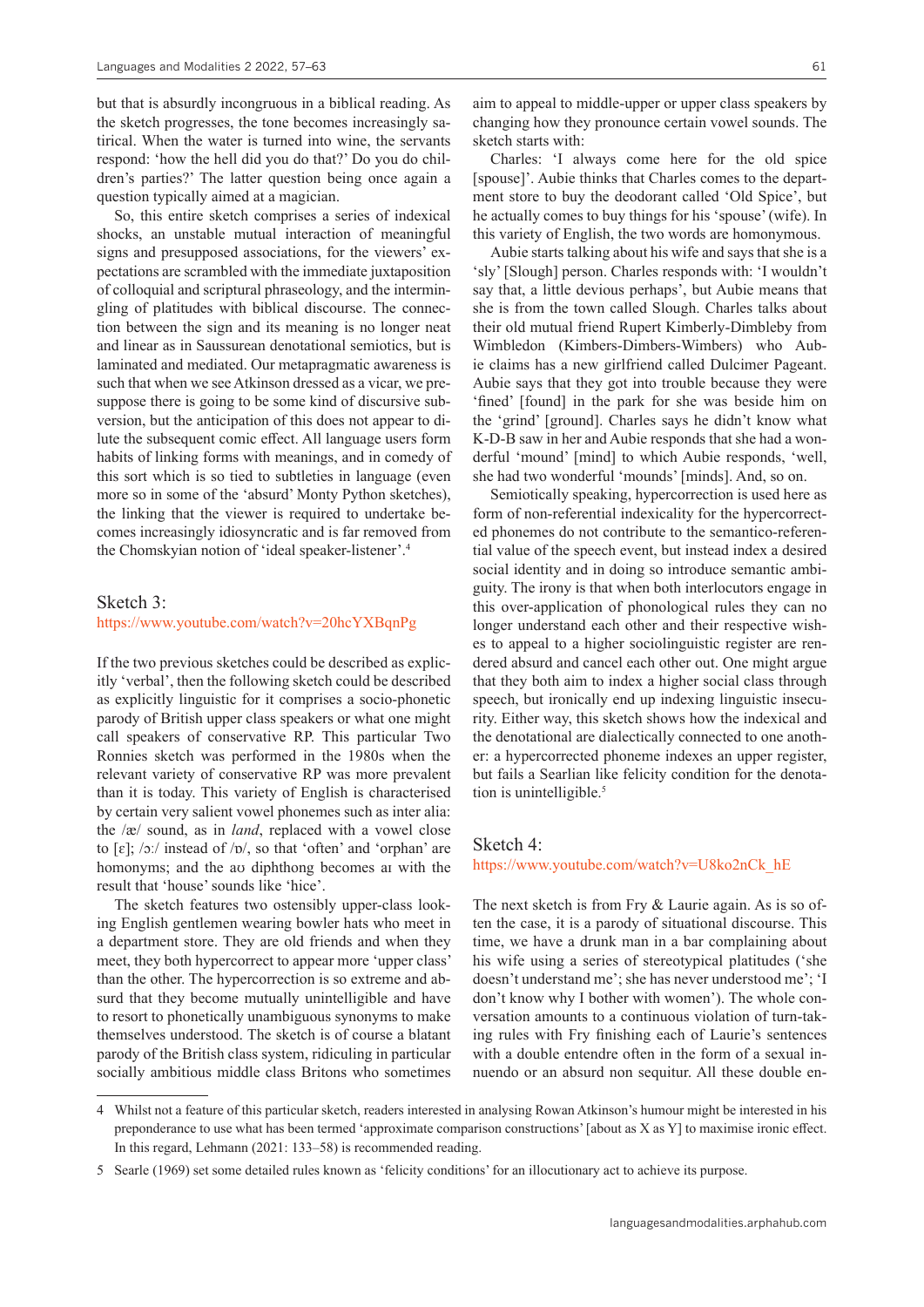tendres relate to objects that Fry (the barman) offers the lone customer (Laurie).

- Laurie: 'Alright, other men can boast a healthier looking…..'
- Fry (offering Laurie a stool to sit on): 'stool'

Laurie: 'lifestyle'

- Laurie: 'she is always going on and on about my appearance. It is not as if she is an oil painting. Frankly, she is….'
- Fry (offering Laurie a choice of crisps): 'plain' and 'prawn flavoured'

Laurie: 'A least if I were'

Fry (offering Laurie a cigarette): 'a fag?'

Being a parody of situational discourse that we can all relate to or have heard before, the comedians' skill derives from the ways in which utterances index typifiable speaking personae (Agha 2005: 39). Laurie has effectively embarked on a monologue, a platitude driven rant with predictable content. We know immediately from the context (a drunk sitting alone on a bar stool) that this is a kind of talk that has come to be socially recognised as indexical of speaker attributes. The relevant attributes are that the speaker wants a sympathetic listener and nothing else. The humour comes from a series of indexical shocks mainly relating to Fry's responses – the humour of which is totally lost on Laurie because his expectation is that Fry will just listen to him.

Instead of using speech and mannerisms that would index a sympathetic listener and accommodate receptively to his customer's conversational needs, Fry offers him a long list of endless bar snacks and accoutrements none of which the punter wants and all of which finish Laurie's statements with an innuendo. We laugh because of the complete lack of semiotic alignment between the two speakers. Once again, they speak at cross purposes to such an extent as if they are talking to themselves. What is remarkable about this sketch is the skill in which the comedians reproduce the exact social voices linked to this specific register. This process sometimes known as enregisterment (Agha 2005: 38–59) feeds into the regularity of non-linguistic signs as well. Together, they index a universe of pragmatic features which over time have become recognised to be associated with this kind of talk. Socio-pragmatic features have become signalling devices.

#### Sketch 5:

#### <https://www.youtube.com/watch?v=1LopIroSjsU>

The final sketch could almost be perceived as a parody of orderly Saussurean semiotics. This is another Fry & Laurie sketch. Comedy aside, Stephen Fry is of course greatly interested in language and whilst slightly absurd, viewers should not be so surprised that with this sketch he is perhaps attempting to turn upside down how we think about language. The scene is at a police station, thus once again a rather conventionalised setting where people's ex-

pectations regarding how the conversation might ensue are quite fixed. This time, any preconceived image of a conversation at a police station is not only subverted through multiple violations of Gricean maxims, but taken to another semiotic dimension in that ridiculous gestures replace the name and address that the policeman asks for in order to complete his report. The policeman played by Fry is filling out an accident report and asks for some information about Laurie's vehicle. Then, he needs the name of the driver. Laurie responds by saying 'Derek' and then pauses, takes out his pen drops it onto the desk – a gesture which is meant to denote his surname. When Laurie is asked how he spells his surname, he says 'it is as it sounds'. When pushed, he goes onto spell it as 'nippl-e', but refuses to recognise and apparently understand the standard pronunciation of the word 'nipple' as a phonetic rendition of his surname. Even more absurd is his address which is: No.22, followed by a tap dance and a light slap on Fry's left cheek.

At this point, this whole Montypythonesque sketch could be perceived as a rather absurd parody of the conventionality of signs we use in verbal language despite English spelling conventions being often unphonetic and idiosyncratic. So many words are *not* spelt 'as they sound'. As with the previous sketches, the comedy revolves around a series of misunderstandings but this time there can be no understanding for totally unconventional signs have replaced words in the theatre of the absurd. The policeman and the man reporting the crime are left in some kind of semiotic altercation with Fry ending up beating Laurie over the head with a cricket bat which he perhaps assumes Laurie might understand as some kind of verbal command. This is meant to be perceived to be a sort of emphatic or expletive rendition of Laurie's surname which ends with a gentler slap on the cheek.

There can, of course, be multiple meta-semiotic construals of data like this, but it seems that all these sketches' registers comprise social indexicals based on interactional tropes that index stereotypic social personae. What is striking is that the speakers are not attuned to the necessary register alignments or what you might call patterns of congruence. In fact, they are often, it would seem, completely unaware of them. Hence, they challenge the listener's expectations with regards to register for the semiotic mapping process is corrupted somehow. This final sketch takes this notion of indexical corruption to an extreme and, of course, absurd degree, and seems to be almost mocking the fact that anybody would wish to subscribe to a plain vanilla denotational ideology of language.

# Conclusion

As Blommaert (2014: 1) reminds us, the 'total linguistic fact' is ideologically mediated and indexically organised, and British comedy duo sketches seem to bring these two qualities to the fore. Any analysis of comedy based on multimodal semiotic facts challenges the ideology that language exists primarily because it produces denotational meanings. Comedy is loaded with indexicals and exhibits